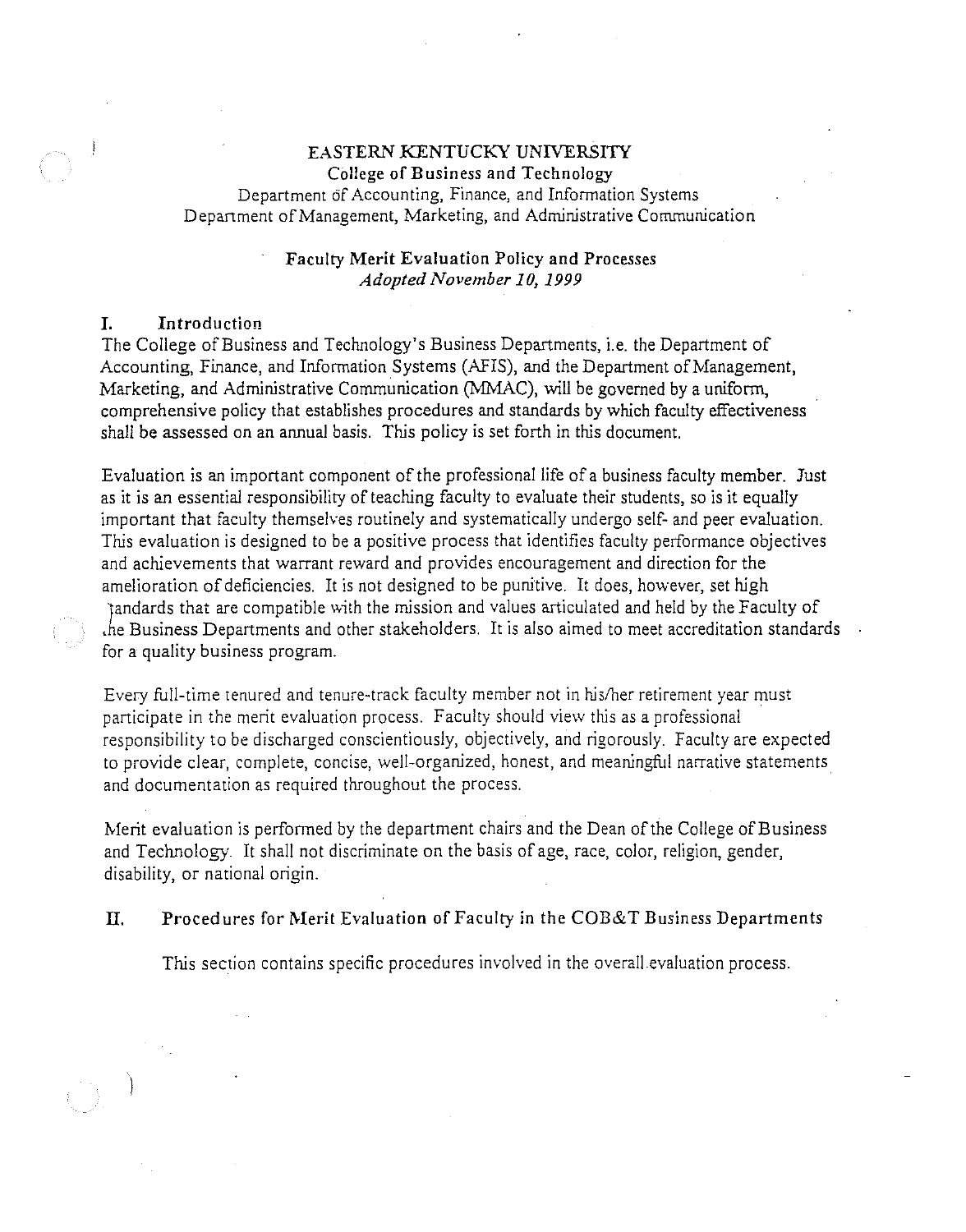# A. Document Contents

This documer.:

- i. Describes the written evaluation system, including specific criteria and policies, for merit evaluation of faculty in the COB&T Business Depanments.
- ii. Provides policies regarding such issues as merit for visiting faculty, merit for faculty with reassignment time, and the distribution of merit funds.
- iii. Defines satisfactory and meritorious performance in each of the three areas of evaluation -- instruction, intellectual contribution, and 2service.
- iv. Must be submitted for review and approval to the Vice President for Academic Affairs.
- v. Must be submitted to a periodic Merit Pay Policy Committee review as recommended by the Dean of the College.
- vi. Will take effect beginning with the evaluation period January 1, 2000 through December 31, 2000 and affect merit increments distributed during Spring 2001 that will ce included in 2001-2002 academic year contracts.

vii. Table of Contents

| Introduction<br>I.                                         |    |  |  |
|------------------------------------------------------------|----|--|--|
| II. Procedures for Merit Evaluation of Faculty             |    |  |  |
| A. Document Contents                                       | O2 |  |  |
| B. Uniform Standards - Evaluation Scale                    | 03 |  |  |
| C. Post-Tenure Review and This Merit Standard              | 03 |  |  |
| D. Written Sources of Information                          | 04 |  |  |
| E. Role of the Faculty Member                              | 04 |  |  |
| F. Role of the Department Chair                            | 05 |  |  |
| G. Role of the Dean                                        | 06 |  |  |
| H. The Appeal Process                                      | 06 |  |  |
| Merit Policy for Visiting Faculty<br>Ι.                    | 06 |  |  |
| J. Merit Pay for Faculty with Reassignment Time            | 06 |  |  |
| K. Merit Consideration for Faculty with Terminal Contracts | 07 |  |  |
| L. Distribution of Merit Funds                             | 08 |  |  |
| Systematic Review and Changes to Document<br>M.            | 09 |  |  |
|                                                            |    |  |  |

 $\mathbb{C}$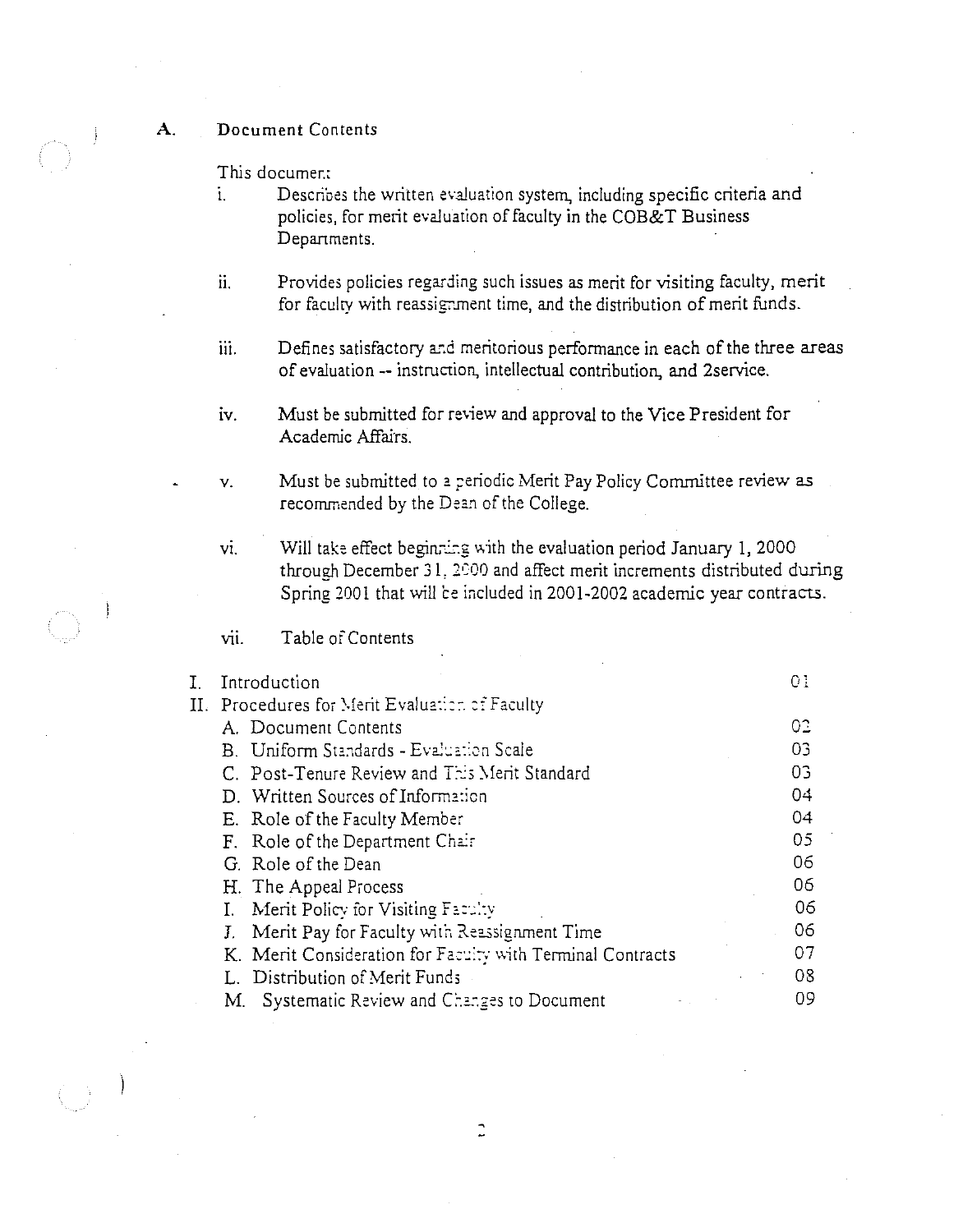| III. Merit Evaluation Performance Criteria                           |     |
|----------------------------------------------------------------------|-----|
| A. Performance Criteria and Assessment for Instruction               | 06  |
| B. Performance Criteria and Assessment for Intellectual Contribution | 09  |
| C. Performance Criteria and Assessment for Service                   | 11  |
| IV. Glossary of Terms                                                | 14  |
| V. Appendices                                                        |     |
| A. Faculty Member Merit Self-Evaluation Form                         | 15  |
| B. Subject Area Peer Portfolio Review                                | -16 |
| C. Faculty Member Merit Evaluation Summary                           | 17  |
| D. Exit Surveys                                                      | 13  |
| E. Peer Summary of Exit Surveys of Instruction                       | 23  |
| F. Subject Area Peer Class Visitation                                | 24  |
| G. Illustration Showing How Merit Funds Will Be Allocated            | 25  |

## B. Uniform Standards - Evaluation Scale

The merit evaluation of faculty, is based on the calendar year, with the exception of allowances for previocs work as described in Section III of this document. To receive merit pay, a faculty member must meet the minimum satisfactory performance requirements in *each* of the three evaluation areas -- instruction, intellectual contribution, and service -- and demonstrate meritorious achievement *in at least one*  **of the three areas.** 

The merit evaluation scale in the three evaluation areas -- instruction, inteliectual contribution, and service  $-$  is

> Meritcribus Performance (Highest Level, Mid Level, Lowes; Level) Satisfa:::ry Performance Unsatisfactory Performance

Section III of this document provides scale details in each of the three evaluation areas.

# C. Post-Tenure Review and This Merit Standard

This merit evaluation process has been designed for the purpose of recognizing individual excellence, creating incentives for significant performance areas and distributing merit funds. This process has created a threshold of minimum satisfactory assessment in all three areas (instruction, intellectual contribution and service). It is the consensus of business program faculty that an unsatisfactory assessment in the instruction category or in the instruction category and intellectual contribution and/or service is the threshold required for post tenure review purposes. Unsatisfactory intellectual contribution and service ratings alone will not trigger institutionally-developed post tenure review. processes. Post tenure review is designed to focus on instructional development if and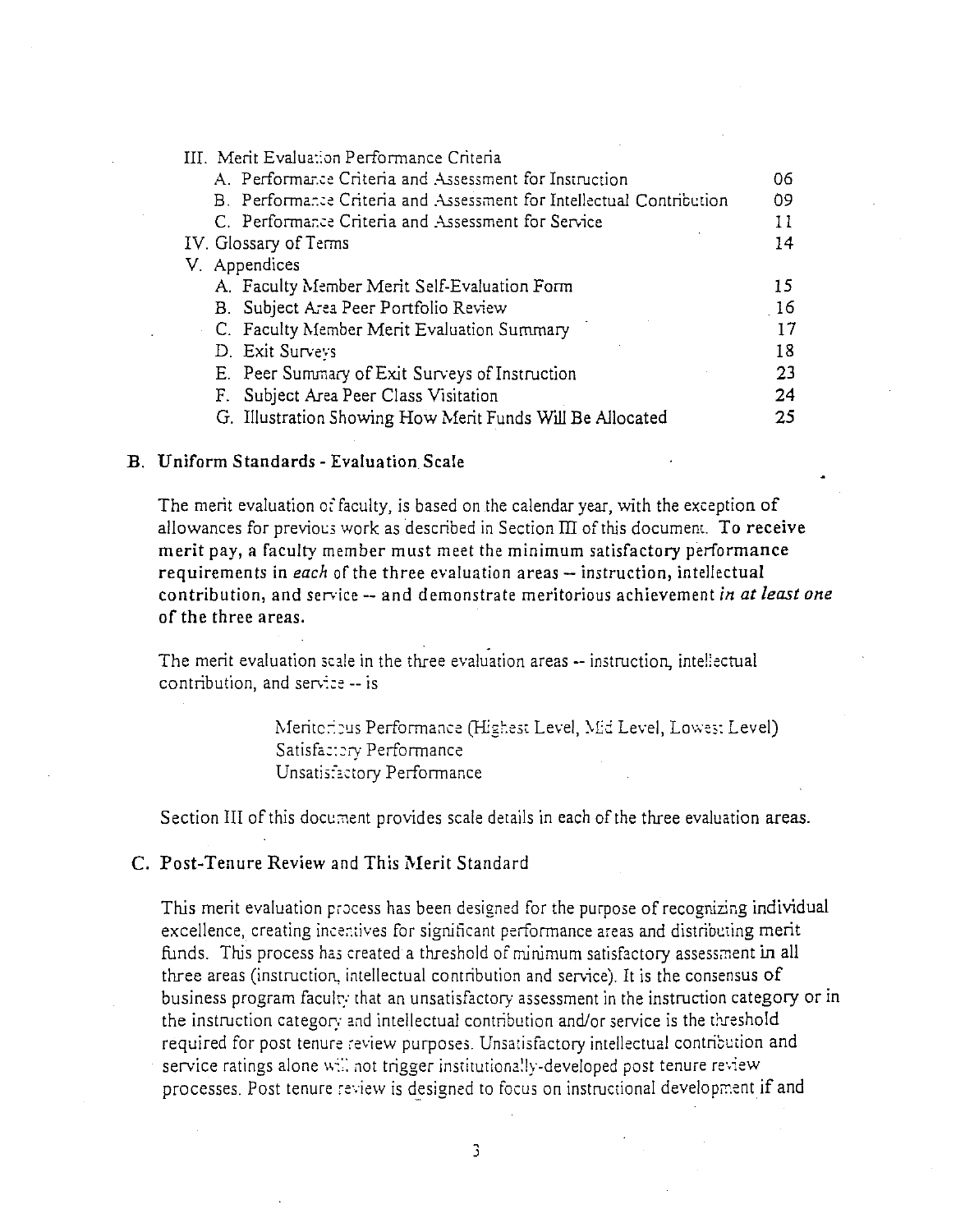when critical deficiencies in that area are determined. With an institutional focus on teaching, we must balance the long-standing rights of tenured faculty against accountability for excellence in our primary mission of instruction.

# **D. Written** Sources of Information

*At a minimum,* written sources of information submitted for evaluation must include

- 1. An annual merit self-evaluation, itemizing the faculty member's evaluation-year achievements in instruction, intellectual contribution, and service using the Faculty Merit Self-Evaluation Form (Appendix A).
- ii. A course portfolio for all classes taught that includes syllabi, examinations, grade distributions, examples of student work, etc.
- iii. Performance objectives agreed on by the Dean, department chair, and faculty member for faculty with released time.
- iv. A current Faculty Member Performance Plan approved by the faculty member's department chair.

#### E. Role of the Faculty Member

- 1. Each faculty member must have on file a current Faculty Performance Plan approved by his/her department chair. This plan will be updated at the discretion of the Dean, chair, or faculty member. Any faculty member judged unsatisfactory in any of the three evaluation areas must update his. her Faculty Performance Plan. In formulating the Plan, each faculty member must consult with his/her chair, as well as consider this merit document, particularly Section III Merit Pay Guidelines. Faculty Performance Plans must be formulated to be compatible with and designed to help accomplish the strategic goals of the College as set forth in the Business Departments' Mission Statement:
- ii. Each faculty member not in his or her retirement year must participate in the merit evaluation process. He/she is required to provide written materials and documentation so that evaluation of performance can be made in the three evaluation areas. This participation includes completing the self-evaluation form designed for this purpose (see Appendices to this document).
- iii. Each faculty member will meet with his her department chair to discuss the results of the annual merit evaluation. Each faculty member must sign his.'her Faculty Member Merit Evaluation Summary form (Appendix C) to indicate that it has been "seen and noted." The signature does not indicate agreement or disagreement.

 $\overline{4}$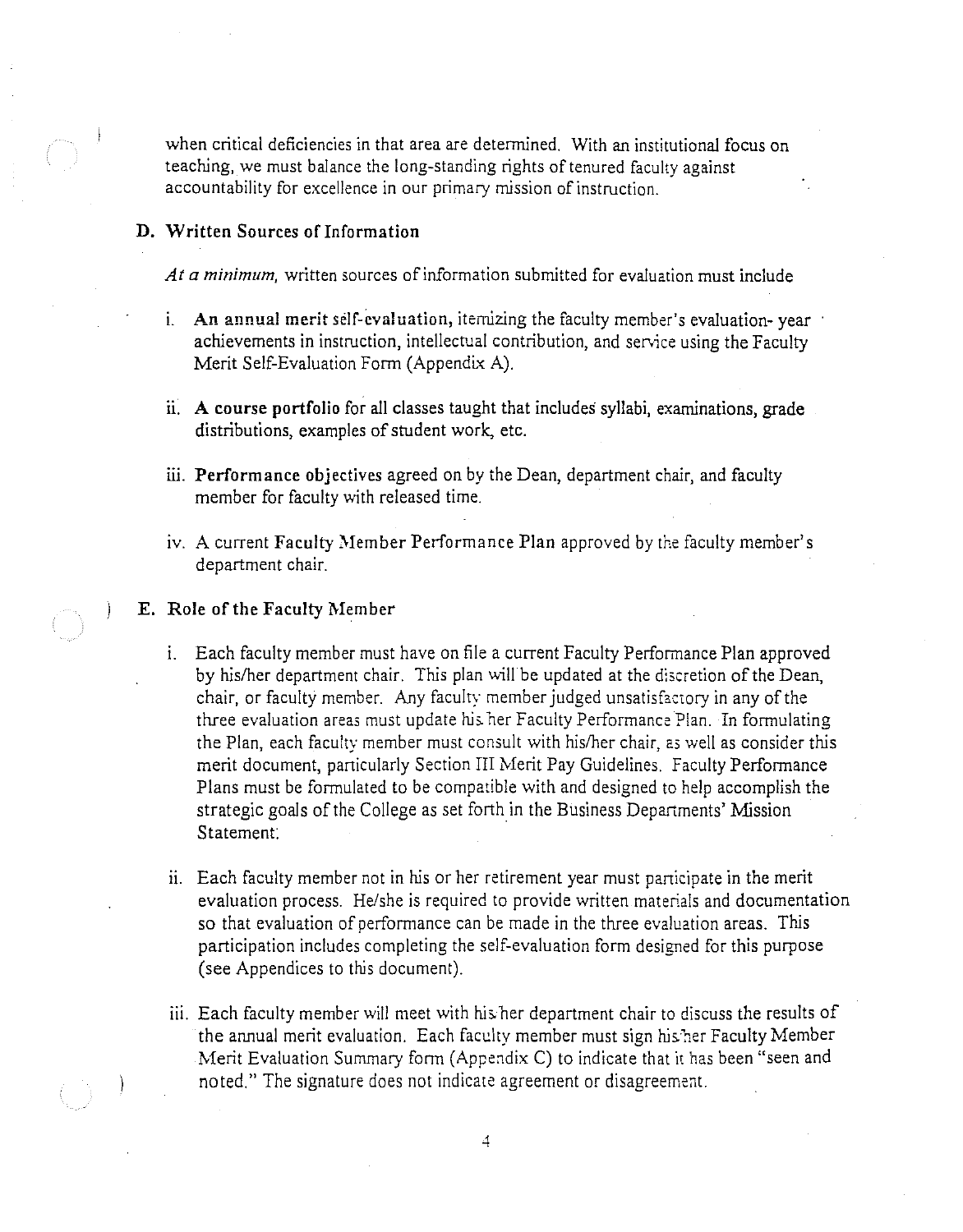iv. If a faculty member wishes to appeal his/her merit evaluation, he/she must follow the Appeal Process outlined in Section II. of this document.

# **F. Role** of the Department **Chair**

Each chair will

- i. Provide a copy of this document with appendices to each faculty member in his/her department.
- ii. Assist faculty members in his/her department in the construction of their Faculty Performance Plans and approve each plan.
- iii. Carefully and objectively evaluate all faculty members in his/her department, **including**  a complete review of the following documents, as well as other relevant materials.
	- Faculty Merit Self-Evaluations (Appendix A)
	- Subject Area Peer Portfolio Reviews and Student Exit Survey results. (Appendix B )

The department chair ;s the official merit evaluator for the department; however, the chair will rely heavily on the results of peer reviews and objective assessments in forming his/her evaluation.

- iv. Prepare a Faculty Member Merit Evaluation Summary (Appendix C) for each faculty member in his/her department at the completion of the evaluation process. The Summary is prepared after the chair reviews all faculty merit documents and is based on the evaluation system established in this document. The chair must notify each department faculty member in writing of the results of the merit review and review the outcomes of the process personally with each faculty member in an evaluation conference that concludes with the faculty member signing his/her Faculty Member Merit Evaluation Summary (Appendix C). The chair provides the faculty member with a copy of his/her Summary.
- v. Provide the Dean written merit evaluations (Appendix C), along with course portfolios, intellectual contributions, and other supporting documents for each faculty member in his/her department.
- vi. Attempt to resolve disputes over merit evaluations. If a faculty member wishes to appeal his/her merit evaluation, the faculty member must do so in writing to the chair within five  $(5)$  working days of receipt of Appendix C. The chair and faculty member are encouraged to resolve their differences over merit evaluations within this period. However, if the faculty member and chair cannot resolve the differences, the faculty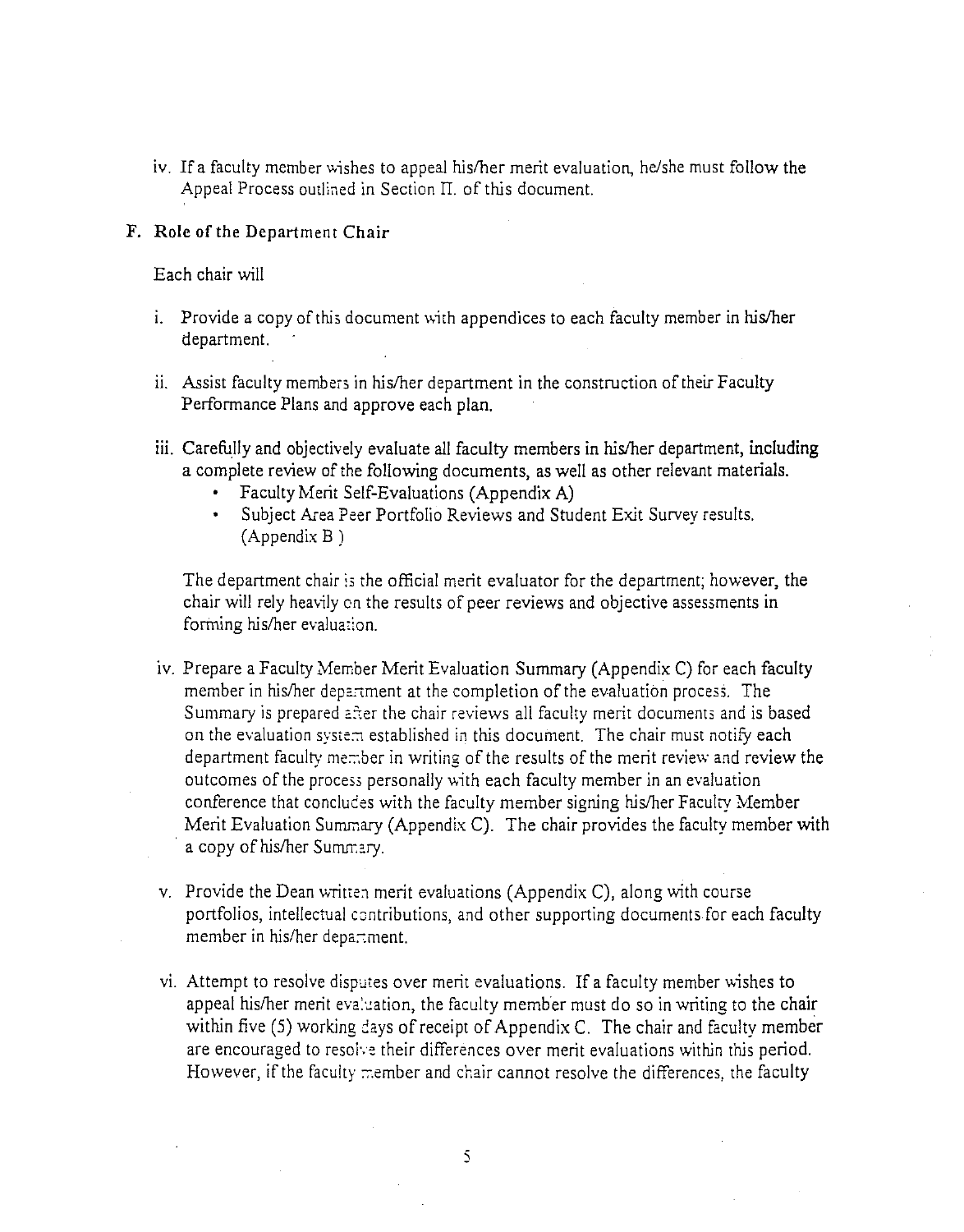member's appeal is heard by the Department Merit Appeal Committee as expeditiously as possible.

**vi.** Provide a written statement to each faculty member in the department identifying the range of merit scores in each of the three evaluation areas and the scores of each faculty member in each evaluation area, listed in descending order.

### **G. Role of the Dean**

- i. In keeping with sound principles of academic management, standards and guidelines require that the Dean have jurisdiction or participating control over all College programs and faculty. Eastern Kentucky University's policy gives college deans the discretion to accept or reject faculty merit pay recommendations forwarded by department chairs.
- ii. In those instances where the Dean disagrees with a chair's recommendations, the Dean will provide a written explanation of the basis for that disagreement to the chair.

#### **H. The** Appeal Process

- i. Each department will elect a three member Appeal Committee by majority vote of departmental faculty. Only tenured faculty are eligible for service on this Committee.
- ii. Upon a written appeal by any faculty member the Appeal Committee will solicit oral and written arguments from those concerned, and will communicate recommendations concerning adjustments in merit ratings to the appellant, the department chair and the Dean.

### I. Merit Policy for Visiting Faculty

Visiting faculty will also be evaluated using the criteria specified below.

#### **J.** Merit Pay for Faculty with Reassignment Time

Sabbatical Leave For purposes of merit pay evaluation during the sabbatical period, before taking sabbatical leave the faculty member must enter into a written agreement with the department chair as to objectives to be pursued while on leave: Normally this agreement would be approved by the College of Business and Technology Sabbatical Leave Committee. To be classified as satisfactory or above, the faculty member must accomplish these oojectives.

Sick Leave Faculty members on sick leave will be subjected to the same merit pay evaluation criteria as other faculty members not on sick leave.

6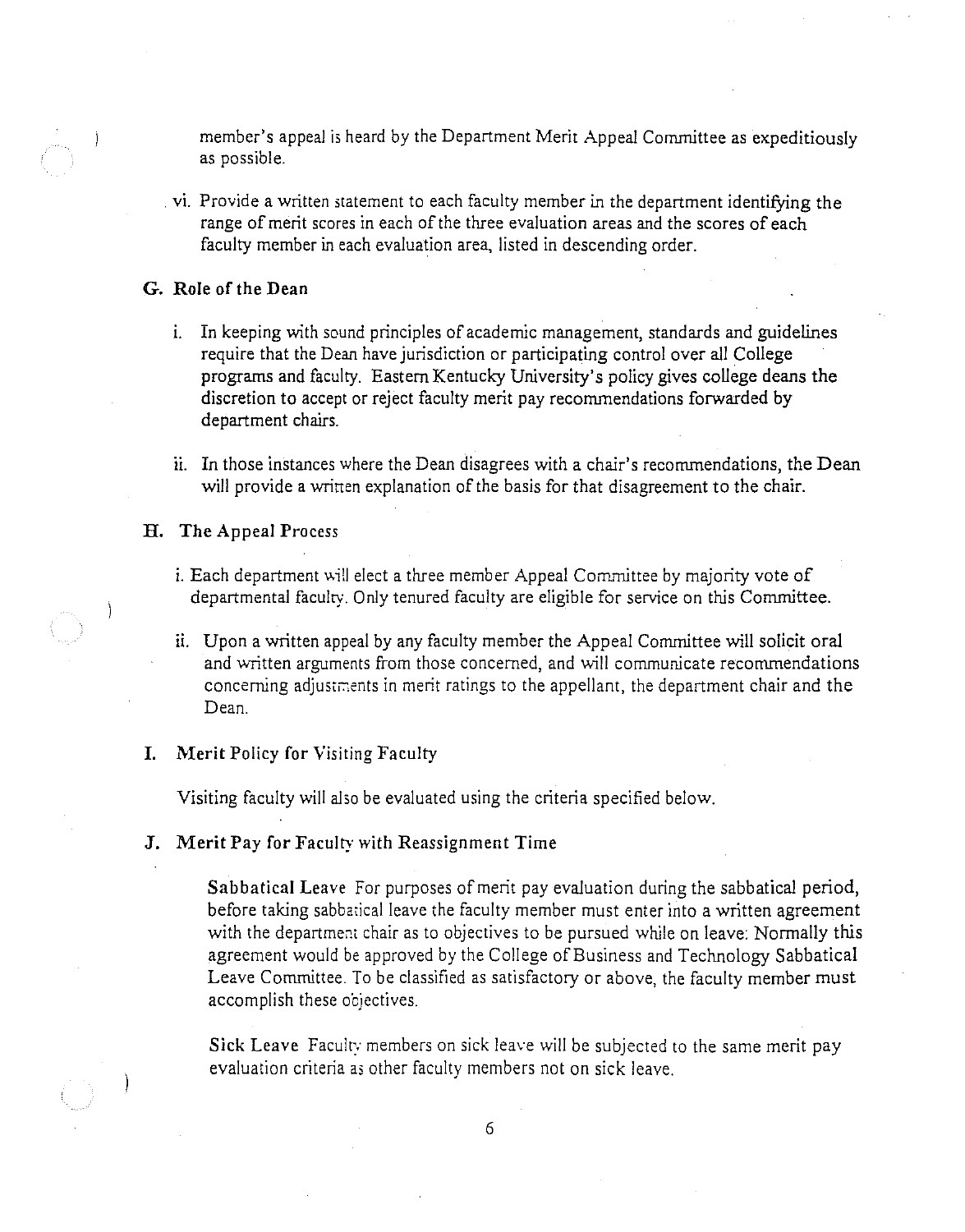## Reassignment Time Other Than Sabbatical Leave

Faculty are sometimes reassigned from instruction to enable concentration on specific duties such as research, administration, or service. At the discretion of the Dean or chair, reassignment may require a written agreement that delineates the purpose and objectives to be accomplished. To be classified as satisfactory or above, these objectives must be accomplished.

# K. Merit Consideration for Faculty with Terminal Contracts

It is recognized that some tenure track faculty receive terminal contracts to serve one remaining year. A merit pay increase will not be granted for the terminal contract year.

#### L. Distribution of Merit Funds

Merit distributions for Business Faculty will originate from a single pool of funds common to both Business Departments. Prior to each evaluation year, the Dean will announce to the Business Faculty the distribution of the merit pool across the three areas of instruction, intellectual contributions and service . Appendix I illustrates the method for distributing merit funds.

Within the three meritorious rankings, it is recommended that "Meritorious: Mid Level" rankings receive twice that of"Low" rankings, and "High" rankings receive three times that of"Low."

# **M.** Systematic Review and Changes to Document

This document may need to be altered due to changes in University policy or external requirements unforseen by the faculty. Alterations may be requested by the Dean or through proposals by a single faculty member or committee. All changes are subject to majority vote by all business program tenured and tenure track faculty. The timing of the enactment of changes should be decided at the time of the vote. This document will, however, be entirely reviewed by the faculty at least once during any five-year period.

### III. Merit Evaluation Performance Criteria

#### A. Performance Assessment of Instruction

The following guidelines are to be used by Subject Peer Review Committee and Chairs to identify satisfactory and meri:orious instruction.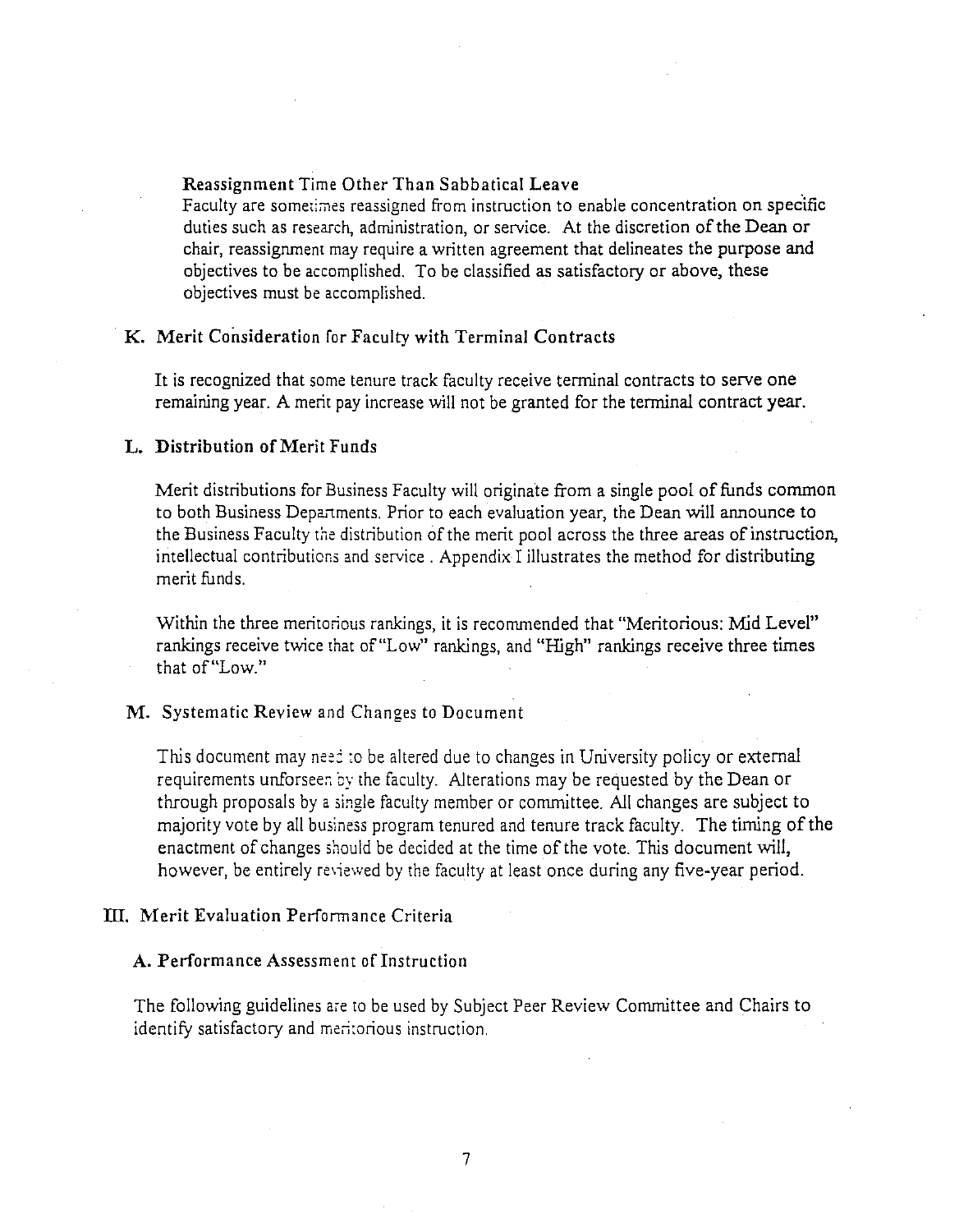i. Subject Area Peer Review Committees for (1) Finance and Quantitative Methods, (2) Marketing, (3) Management, and (4) Administrative Communication will consist of all faculty in each respective subject area, except that those who are teaching in more than one of these areas will select the single committee on which he or she will serve. Five member committees will be elected for  $(5)$  Accounting and  $(6)$  Information Systems by their respective faculties.

ii. To assess instruction, Subject Area Peer Review Committees shall review the following:

a. Course portfolios submitted by faculty.

b. A listing of new course developments (new for the individual faculty) or curricula.

c. The results of exit surveys of graduating students.

Each semester, the Business Programs (BBA, MBA, and Associate degrees) will survey a students just prior to graduation. This survey will be administered by the Dean's office, or the Dean's delegate. The students surveved will consist of those who are expected by the College to receive their degrees at the end of the semester'. {The student survey instruments for both undergraduates and graduates are presented in Appendix D.}

d. The results of a class visitation reviewed by members of the Peer Review Committee and Chair.

Each nontenured faculty member will have one class visited per semester by one (or two) members of the Peer Review Committee. Each tenured Assistant and Associate Professor will have one class visited per year. Each tenured Full Professor will have one class visited every other year. The courses to be visited will be suggested by the faculty member, but will be selected by the Committee. One member of the Committee will visit unless either the Committee or faculty member prefers two. The Chair has the discretion to visit or not. Once the course or courses are selected, the faculty will nominate three possible visitation dates, and the Committee and Chair will select one date from the three nominated.

iii. Each faculty member with instructional responsibilities, including Chairs and Associate Dean, will participate in the peer review process. This process consists of a Peer Review Committee examination of course portfolios from every class taught during the evaluation year, a review of the student surveys, and a review of the results of class visitations. Summaries of these reviews, along with any other objective evidence submitted by the

For Spring Semesters, students who are expected to graduate during the Summer will be hcluded.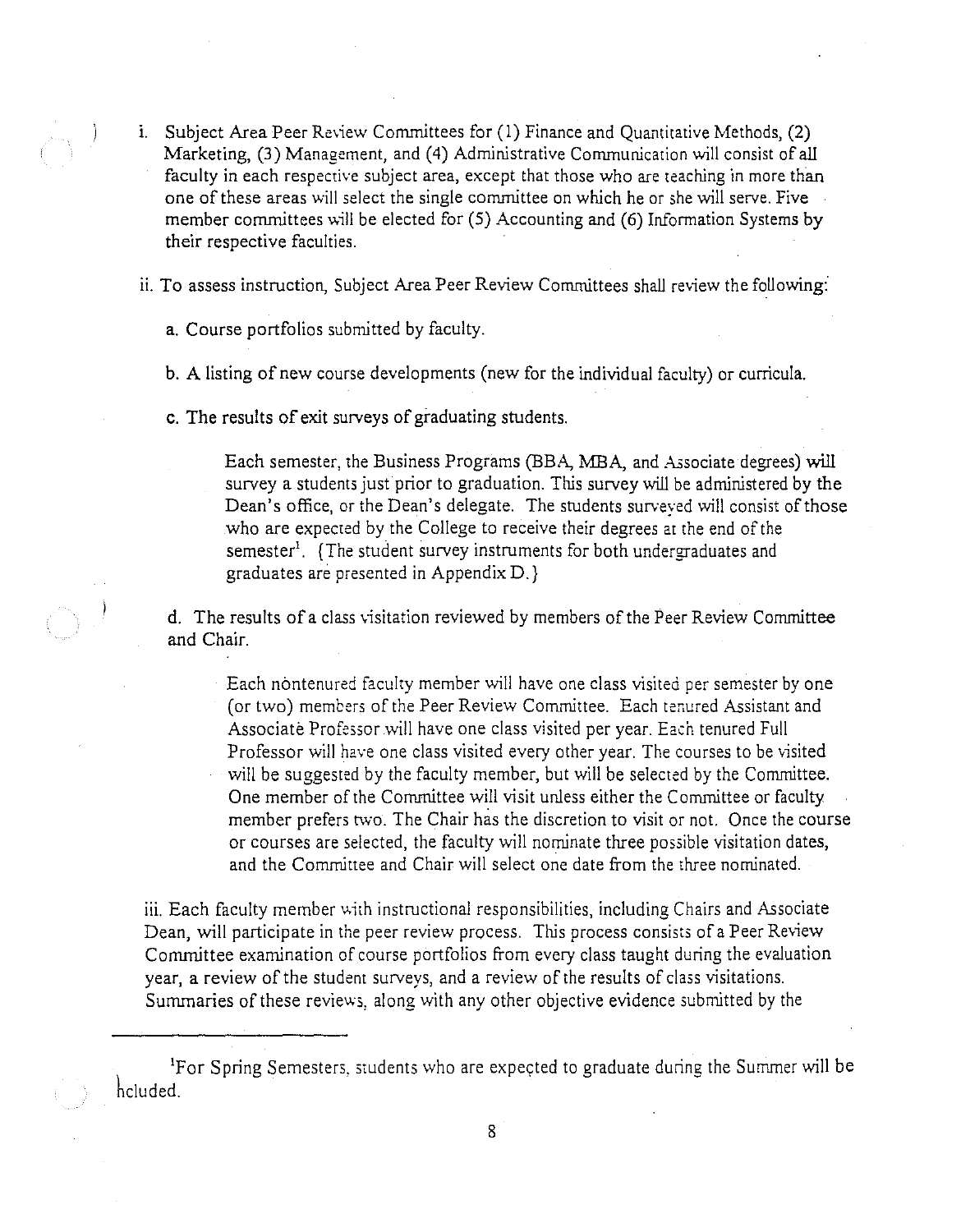instructor, such as evidence of teaching awards, will be used by the Chair (or for Chair or Associate Dean evaluation, by the Dean) to establish the faculty member's instructional rating.

iv. To achieve rating of Satisfactory or above, the faculty member must be judged by the Peer Review Committee and Chair as having met the following performance criteria:

a. The faculty member must distribute syllabi by the second meeting, meet with classes regularly according to the College's schedule, and regularly hold two office hours per course per week.

b. The faculty member must distribute syllabi that clearly articulate the course objectives agreed upon by the College's Business Faculty for core courses, and agreed upon by the subject area's faculty for other multi section courses. The course objectives for other courses must be judged by the Peer Review Committee as appropriate.

c. Exams and student assignments must conform to the objectives referred to in b.

To achieve the rating of Meritorious : Low Level, the faculty member must meet the criteria for satisfactory, and the content of the faculty member's courses must be judged by the Chair and Peer Review Committee as being rigorous and well organized. Student assignments must also be clear, demanding and well organized.

To achieve the rating of Meritorious: Mid Level, the faculty member must meet the criteria for Meritorious : Low Level, and be judged by the Chair as having either borne significantly more responsibility for curricula delivery than the norm for that department, or **have**  particularly distinguished themselves through the student survey, and *class* **visitation**  review results.

To achieve the rating of Meritorious: Highest Level, the faculty member must satisfy the criteria for Meritorious: 11id Level, and have been selected by the University for an excellence in teaching award during the evaluation year, or during the previous two years. Alternatively, the faculty member may receive an excellence in teaching award from the CB&T Dean for that evaluation year.

B. Performance Criteria and Assessment for Intellectual Contribution

The Dean of the College will rank journals and other business publication outlets into four categories ( A the most prestigious and D the least prestigious) in each subject area. To form these rankings, the Dean will consult published rankings, solicit rankings from other universities, and solicit the opinions of business faculty. All peer reviewed business related journals and other eligible outlets will be classified either before or after publication by faculty, i.e. a standing list will be maintained, but it will

9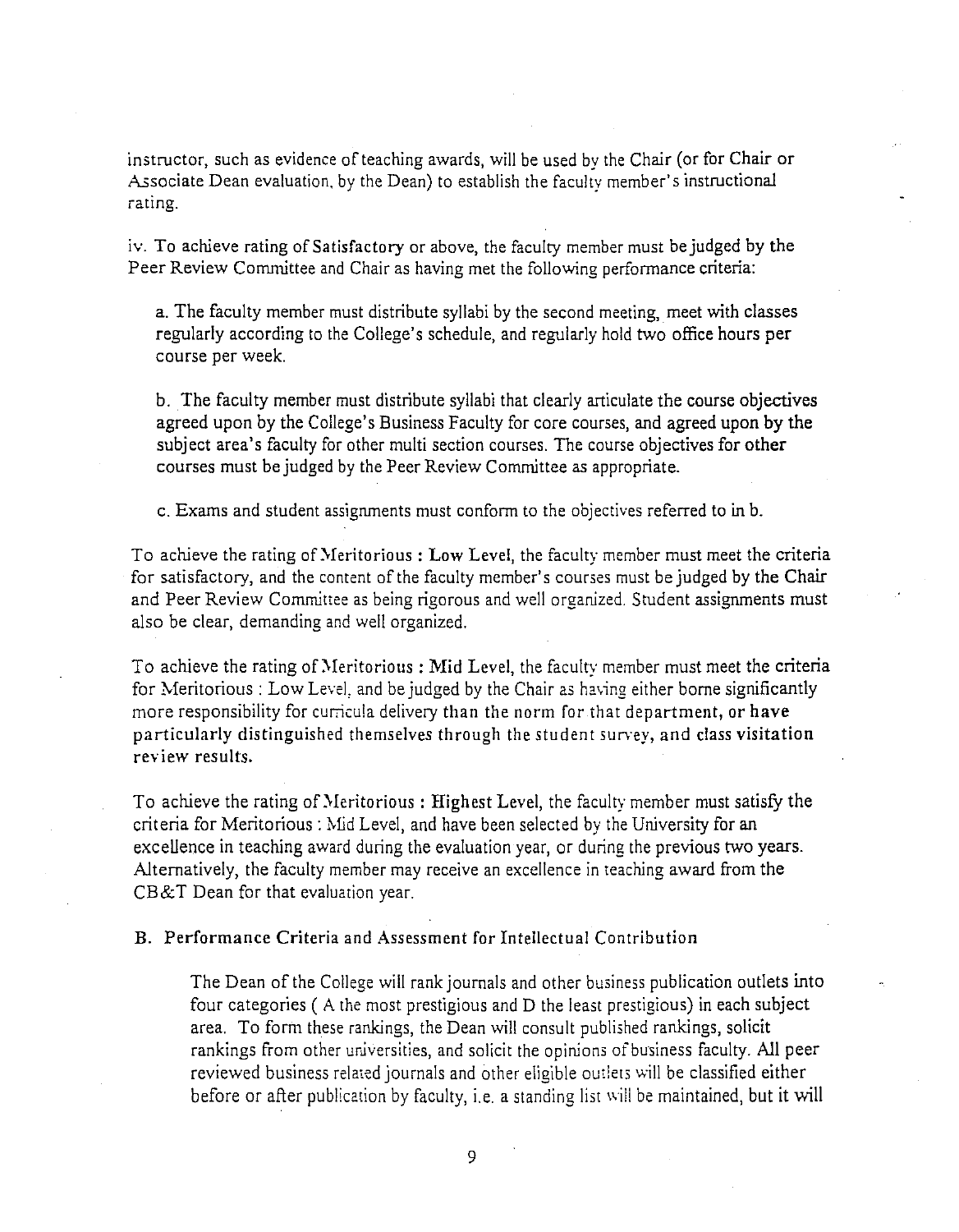be extended as faculty find new outlets. To be eligible, the contribution must meet the AACSB requirements of being peer reviewed and being generally "available for public scrutiny by academic peers or practitioners." (See AACSB Standards for Accreditation, page 29.) Besides peer reviewed business-related journals, contributions might possibly include business-related research monographs, scholarly books, proceedings from scholarly meetings, papers presented at academic meetings, contributions to the College's Working Paper Series, textbooks, published cases with instructional materials, instructional software, or published book reviews. All contributions, however, must meet the AACSB Standards for peer review.

#### i. Intellectual Contribution Categories

**Category A** includes those refereed journals recognized by the discipline as being of the highest prestige. The journals included in this category should be restricted to those that consistently publish the most important articles in that discipline. This category also includes texts and scholarly books published by significant publishing companies such as Dryden, Prentice Hall, and Irwin-McGraw-Hill, etc.

**Category B** includes peer reviewed journals that are somewhat less prestigious than Category A. This category also includes major revisions of significant texts.

**Category C** includes still less prestigious peer reviewed journals that typically publish follow-up quality articles and nationally recognized peer reviewed practitioner journals. A publication of a chapter in a significant text would also be included. Paper presentations at the top national level conferences are also included.

**Category D** includes paper presentations at nationally recognized regional conferences with accompanying proceedings publication or publication in the CB&T Business Working Paper Series. These conferences must be peer reviewed, and participating faculty must show evidence of peer review. This category also includes the lowest level of peer reviewed academic journals or academic/practitioner journals deemed acceptable by the Dean. It also includes peer reviewed book reviews published in academic journals and all other intellectual contributions that meet the AACSB peer review criteria.

ii. It is recommended that a faculty member's intellectual contribution effort be classified by the chair using the evaluation scale below. It is also recommended that Chairs use their discretion in rewarding faculty members with several contributions in any category, however, multiple D contributions, no matter the number, are not equivalent to a single Category A or B contribution.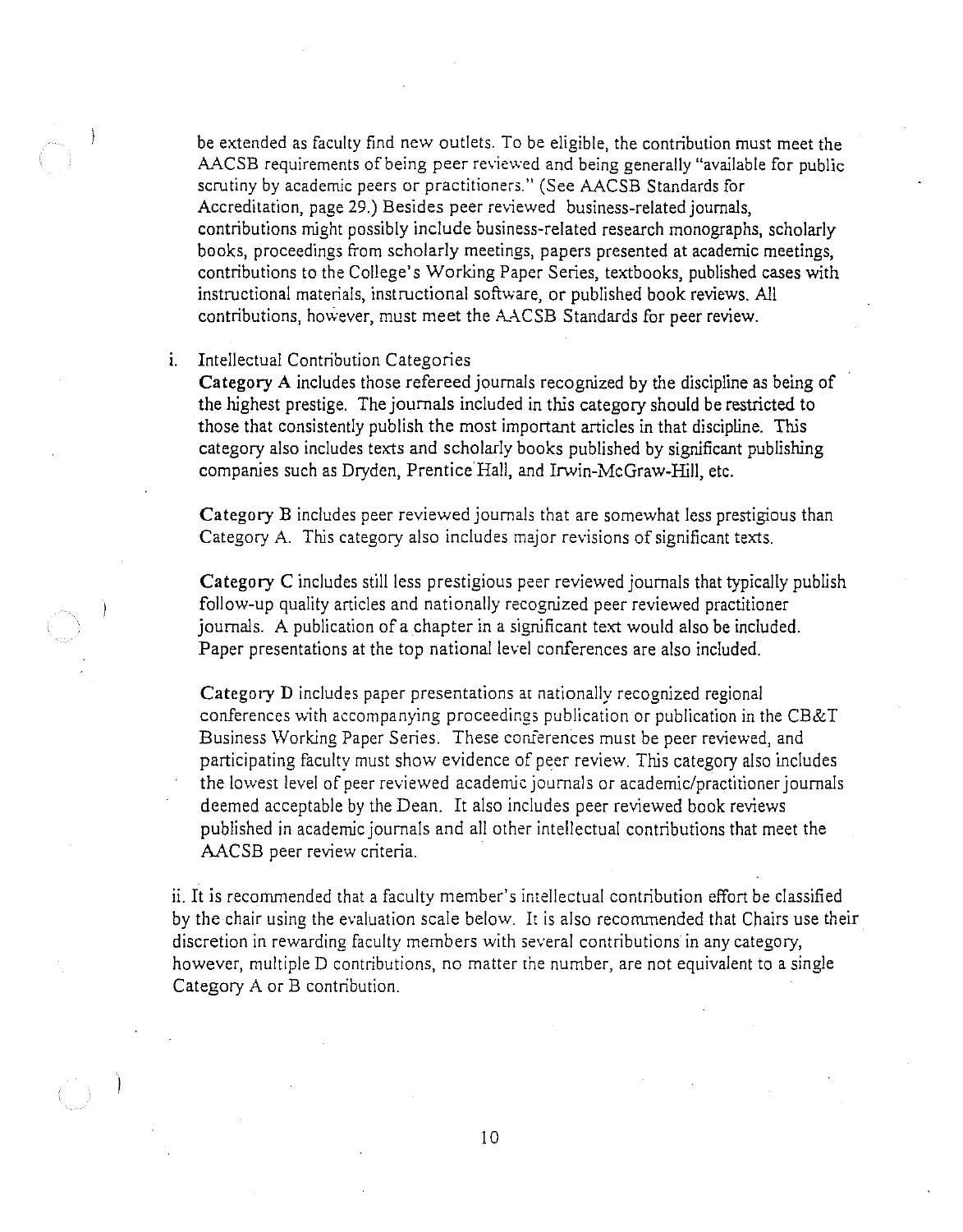iii. Evaluation Scale:

To achieve rating of Satisfactory or above, the faculty member must achieve one of the following:

a. A Category A, B, or C contribution during the evaluation year or in the previous year.

b. A Category D publication (proceedings, Working Paper Series or other contribution) during the evaluation year.

The A, B, C and D categories of contributions place faculty in one of the following depending upon the type.

Type "A" contributions are meritorious for two years at the Highest Level.

Type "B" contributions are meritorious for two years, one year at the Highest Level and one year at the Mid Level.

Type "C" contributions are meritorious for two years, one year at the Mid Level and one year at the Lowest Level.

Two type D contributions (one of which is a journal publication) is meritorious for two years, both at the Lowest Level. For this case, alternating a D journal publication one year with a second year of another type of D contribution, and then back to the journal publication and so on, will earn the Lowest Level for the second and subsequent years.

### C. Performance Criteria and Assessment for Service

- 1. Performance criteria include
	- a. Advising and mentoring
	- b. Service on program, Department, College, and University committees
	- c. Leadership of program, Department, College, and University committees
	- d. Noteworthy accomplishments on any of these committees
	- e. Active involvement in scholarly and or practitioner or professional organizations
	- f. Leadership in professional organizations
	- g. Consultation with businesses
	- h. Service to the community and region (e.g., boards, civic groups, business groups)
- ii. Merit Assessment and Evaluation Scale

It is recommended that a faculty member's service contribution be classified by the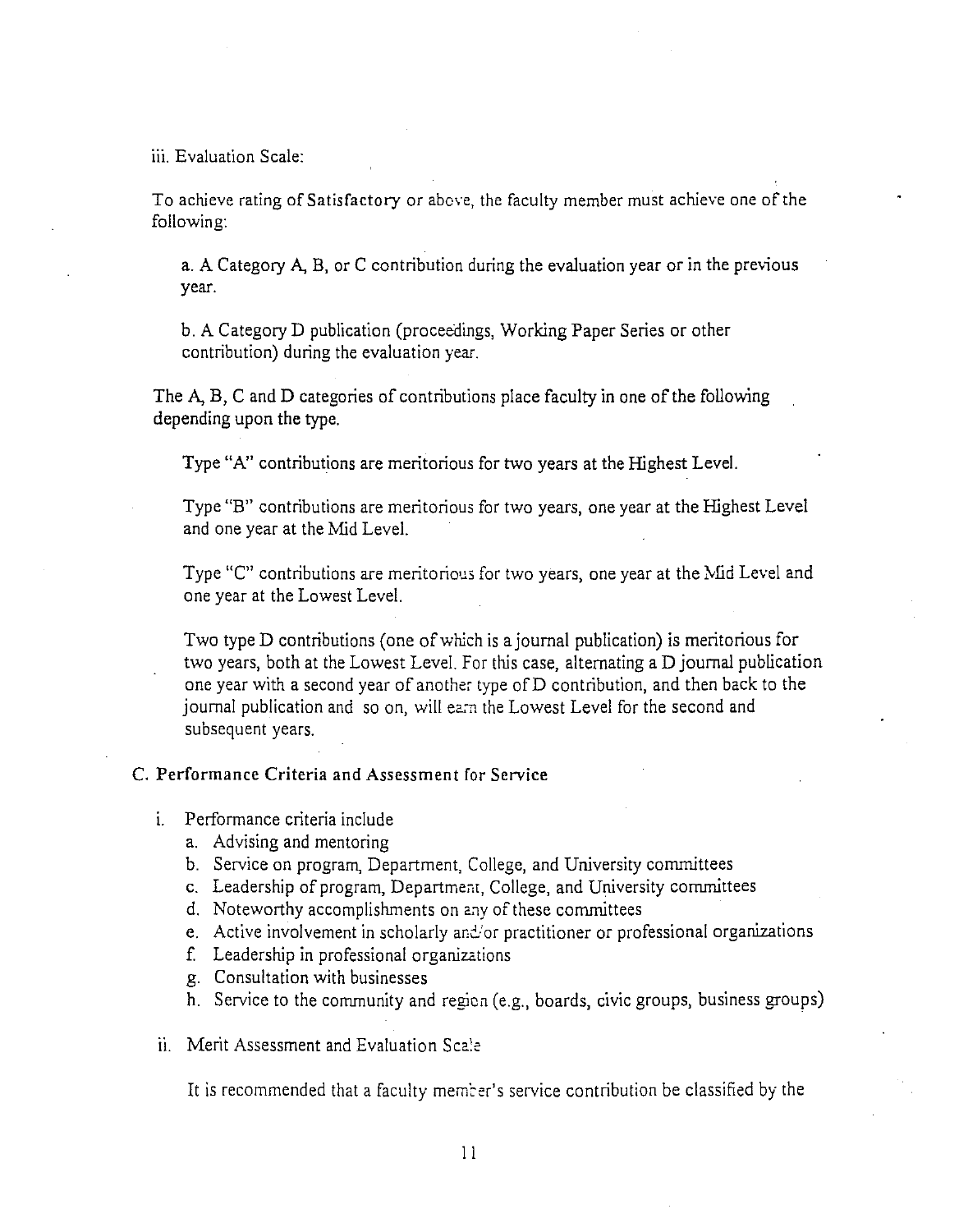chair using the evaluation scale below. A faculty member must first meet the satisfactory requirement in order to be considered for classification as "Meritorious" at any of the three merit levels -- Highest Level, Mid Level, Lowest Level.

Satisfactory To be classified as Satisfactory, the faculty member must have performed service outside the University of a professional nature within the evaluation year or the previous year, and diligently served on all assigned and elected committees (Department, College, University).

Meritorious: Lowest Level To be classified Meritorious: Lowest Level the faculty member must have met the Satisfactory criteria and contributed substantial time and effort to Department, College, and/or University committees. Alternately, the faculty member could meet the Satisfactory criteria and contribute substantial time and effort on important issues while serving the public, business, or academic community in a professional capacity. Examples of this include reviewing several papers for an academic journal or academic organization.

Meritorious: Mid Level To be classified Meritorious: Mid Level the faculty member must meet the Meritorious: Lowest Level criteria and show distinct leadership in Department, College, or University service. Alternately, the faculty member must show distinct leadership in professional service. Examples of leadership include serving as a track chair of a prestigious nationally recognized academic meeting; serving as an editor or on an editorial board of a journal that qualifies for an intellectual contribution; or serving as the chair of important University and College committee that addresses difficult, substantive, and time consuming tasks; or obtaining substantial external funding for the College. For all cases then, evidence of substantial effort must be provided.

Meritorious: Highest Level To be classified Meritorious: Highest Level the faculty member must show leadership in College, University, or professional service that is deemed well above that expected of  $COB&T$  faculty (AFIS and MMAC). Examples are being elected as an officer of a prestigious nationally recognized academic organization or President of the EKU Faculty Senate.

It is recognized that service and intellectual contributions may appear to overlap in a grey area where it is difficult to distinguish one from the other. In order to distinguish, consulting reports and other professional efforts that do not meet the AACSB requirements of peer review and of being generally available for public scrutiny, will be considered for service recognition, but not considered as intellectual contribution. Some examples of service efforts include writing book reviews for publishers (as distinguished from publishing a book review in a peer-reviewed journal), writing professionally used software that does not otherwise meet the AACSB requirements for intellectual contributions, obtaining research grants,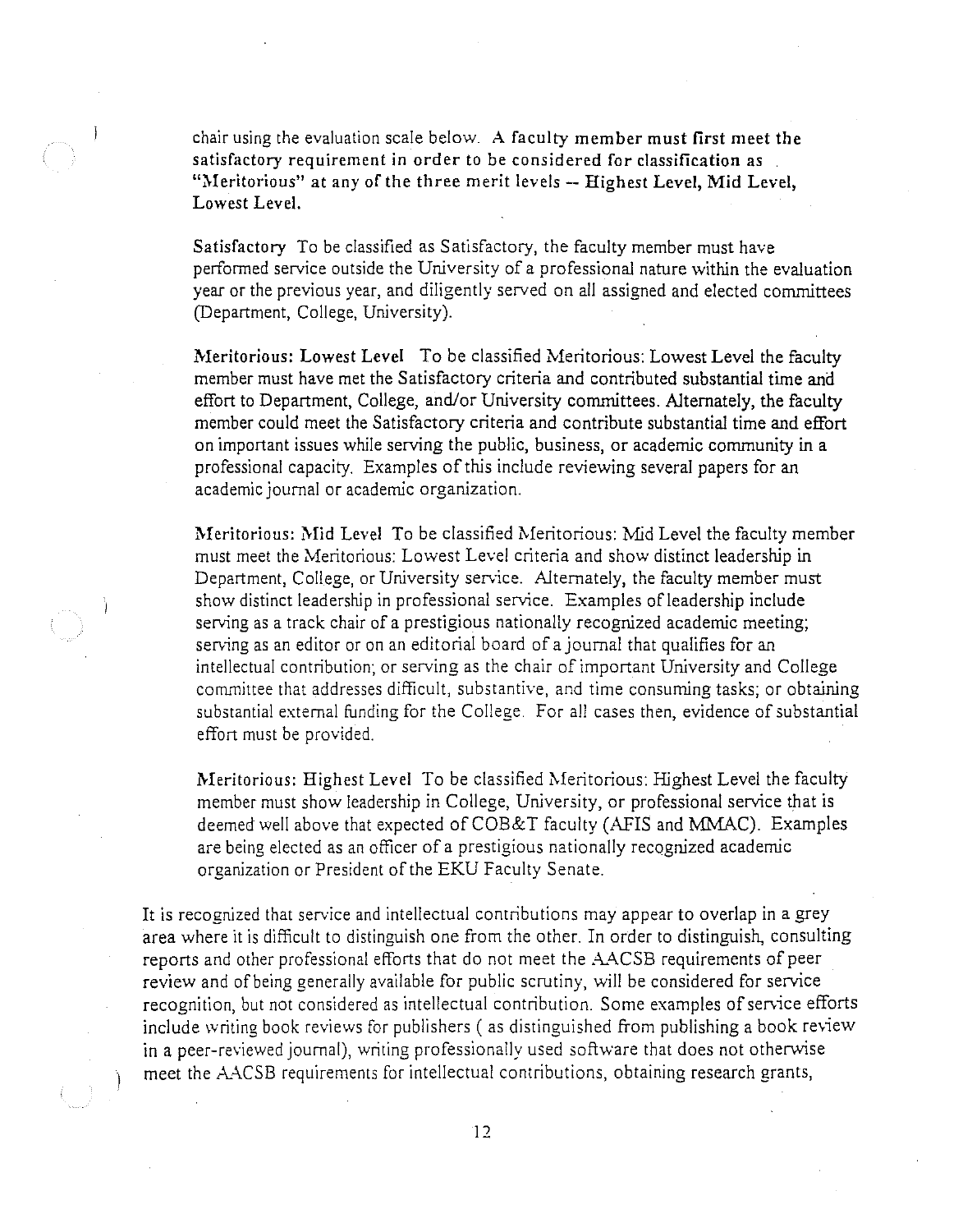publishing articles that do not meet the above mentioned AACSB requirements, presenting non-peer reviewed papers to professional meetings, serving as a discussant or moderator at academic meetings, ser,:ng as an editor or reviewer for a journal.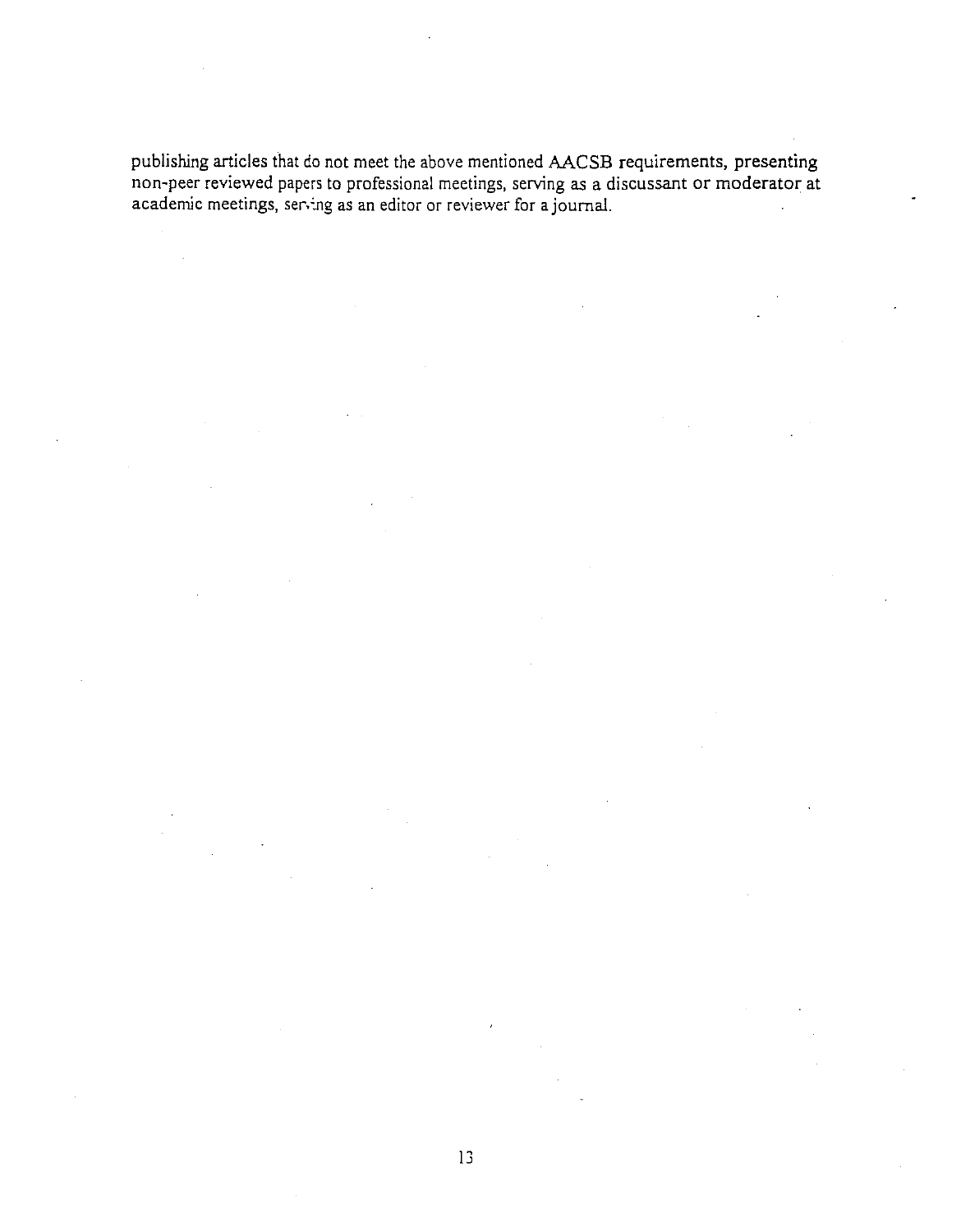IV. **Glossary** of Terms

| AFIS                                  | College of Business and Technology, Department of Accounting,<br>Finance, and Information Systems                                                                                                                                                                                           |  |  |
|---------------------------------------|---------------------------------------------------------------------------------------------------------------------------------------------------------------------------------------------------------------------------------------------------------------------------------------------|--|--|
| Annual Self-Evaluation                | Faculty member provides narrative and documentation for current<br>merit-year achievements in instruction, intellectual contribution, and<br>service.                                                                                                                                       |  |  |
| College                               | College of Business and Technology                                                                                                                                                                                                                                                          |  |  |
| Course Portfolio                      | The faculty member assembles a course portfolio for all classes taught<br>during a semester. The portfolio includes syllabi, examinations, grade<br>distributions, examples of student work, etc.                                                                                           |  |  |
| Current Merit Year                    | Evaluation year begins 1/1/200x and ends 12/31/200x.                                                                                                                                                                                                                                        |  |  |
| Department Appeal                     | Committee formed in each department (AFIS and MMAC) with three<br>members elected by the Department's faculty.                                                                                                                                                                              |  |  |
| <b>Evaluation Areas</b>               | Instruction, Intellectual Contribution, Service.                                                                                                                                                                                                                                            |  |  |
| <b>Evaluation Scale</b>               | Meritorious Performance: Highest Level, Mid Level, Lowest Level<br>Satisfactory Performance<br>Unsatisfactory Performance<br>Note: In order to achieve merit, a faculty member must achieve a<br>minimum of satisfactory in all evaluation areas and a meritorious<br>in at least one area. |  |  |
| <b>Faculty Performance</b><br>Plan    | Developed by the faculty member with assistance of department<br>chair; approved by faculty member's chair, updated as needed.                                                                                                                                                              |  |  |
| MMAC                                  | College of Business and Technology, Department of Management,<br>Marketing, and Administrative Communication                                                                                                                                                                                |  |  |
| Merit Year (MY)                       | Also, evaluation year. Begins 1/1/200x and ends 12/31/200x; next<br>Merit Year begins $1/1/200x+1$ .                                                                                                                                                                                        |  |  |
| Previous Merit Year                   | Also, previous evaluation year. If the current evaluation year is 2001,<br>the previous year is 2000.                                                                                                                                                                                       |  |  |
| Previous Two Years                    | If the current merit evaluation year is 2002, then the previous two years<br>are merit years 2001 and 2000.                                                                                                                                                                                 |  |  |
| Subject Area Peer<br>Review Committee | Committee of faculty from each subject area for peer review of<br>instruction.                                                                                                                                                                                                              |  |  |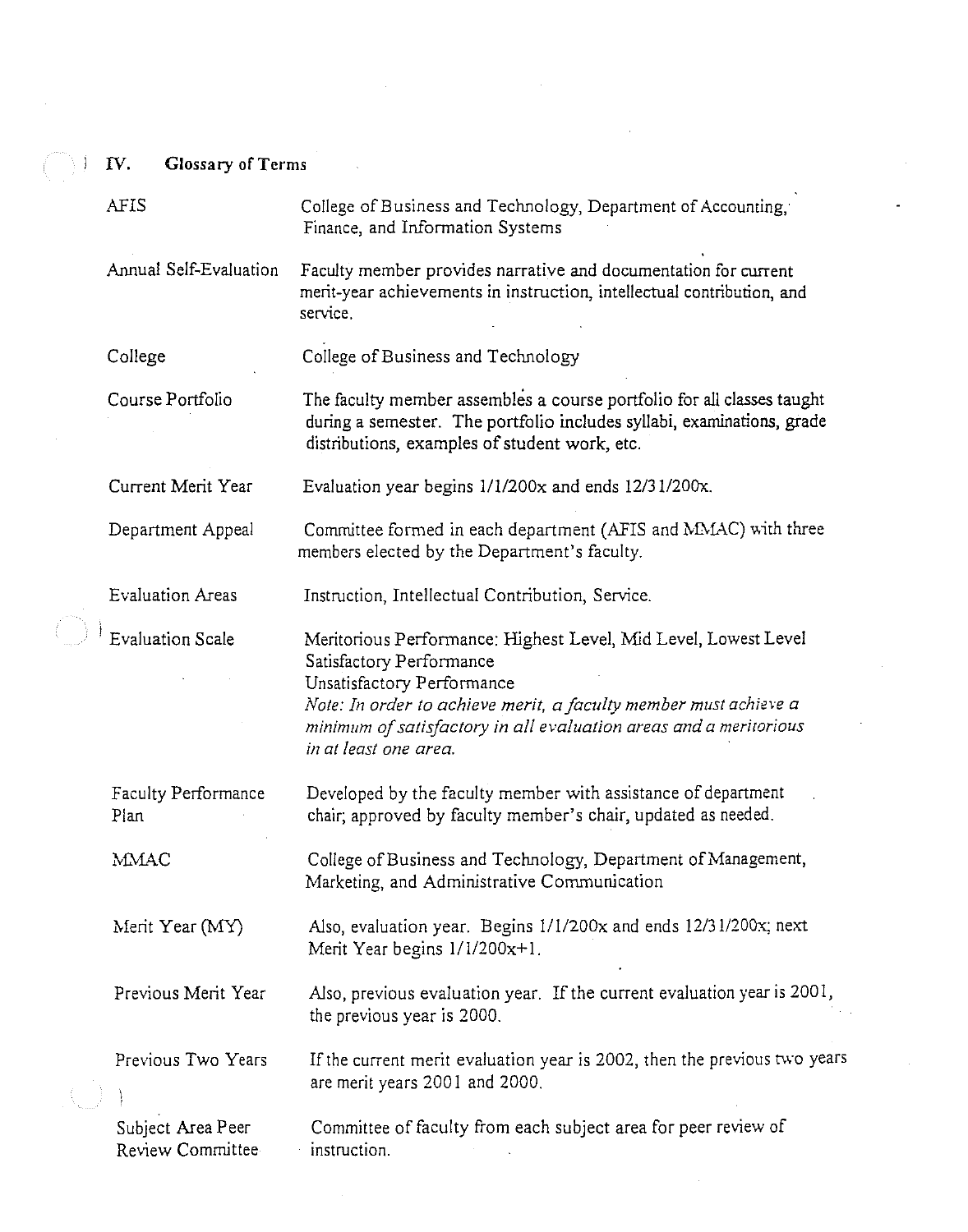# Appendix A Faculty Member Merit Self-Evaluation Form

| Faculty Member: | Department: |
|-----------------|-------------|
| Date:           |             |

 $t_0$   $t_1$ Merit Period from to to to

*The faculty member must provide his/her department chair with a narrative statement and*  appropriate documentation for each of the three evaluation areas. This form identifies the *key points to be addressed* 

### **Instruction**

Evidence of merit in instruction includes the following materials. Some materials may be in Course Portfolios and should be so noted.

a. Evidence of sound course design and implementation. This evidence will include syllabi, exams, and student assignments.

- b. Narrative explanations of any innovative or creative methods of instruction.
- c. Listing of classes instructed and copies of grade distributions for each class.
- d. Explanations of new courses instructed and curricula developed.
- e. Other information that demonstrates meritorious performance in instruction.

# **Intellectual Contribution**

Evidence of intellectual productivity in Categories A through D; for example, copies of published papers.

#### **Service**

 $\mathbf{I}$ 

For all cases of external service, evidence should be presented of the effort involved. For example, service on a conference program committee should be documented by copies of papers reviewed, a review of the sessions organized, as well as a copy of the program - listing of the committee members. Paper reviews for journals should be accompanied by a copy of the paper, the review, and the letter from the editor requesting the review.

For internal service (department, college, and university) the faculty member should submit a brief narrative statement of the issues dealt with, the task completed and his/her personal contribution.